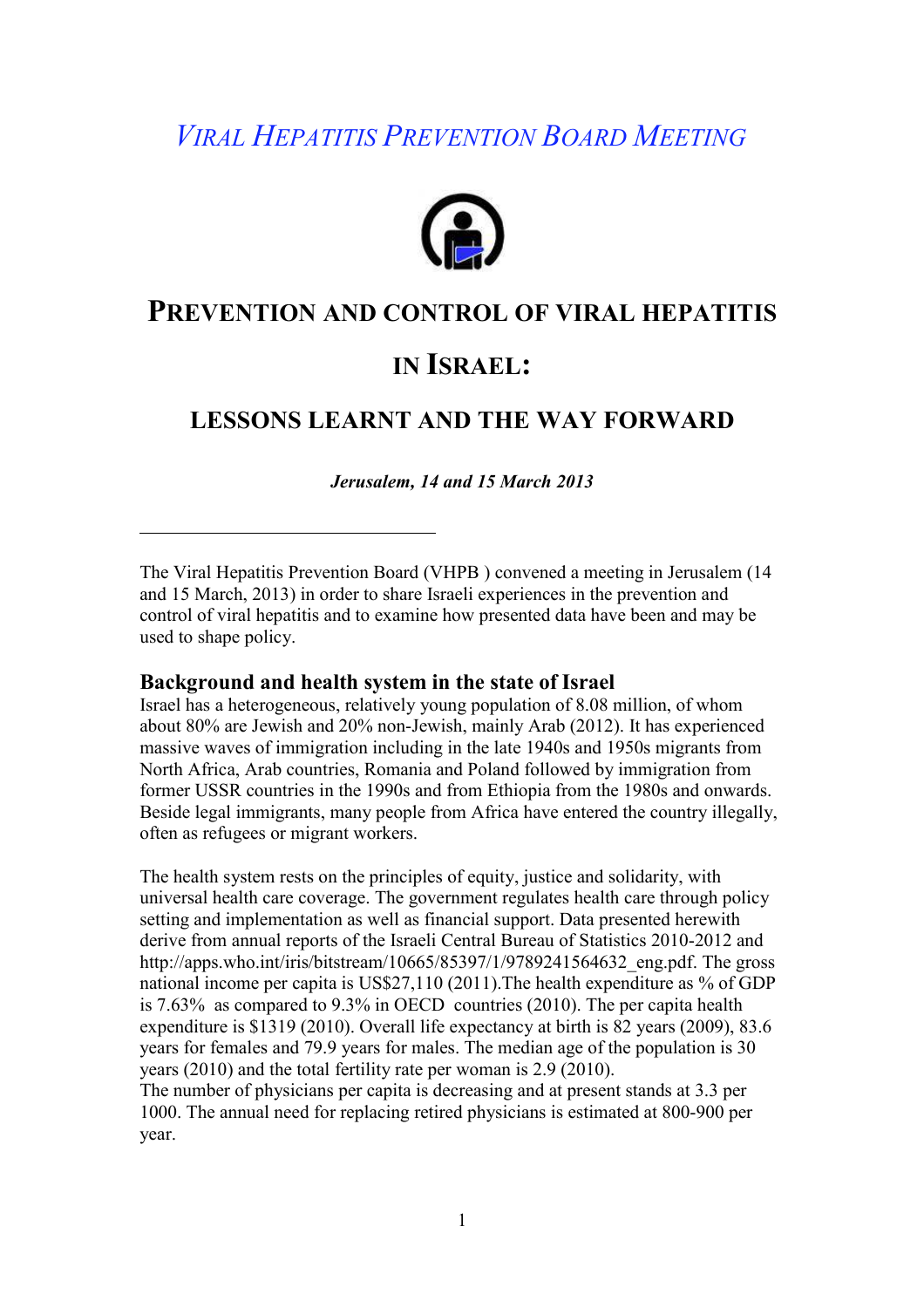The health service is financed mainly through tax revenues (health tax) which is proportional to individual income. The government regulates national health insurance funds among four competing health maintenance organizations (HMOs, also called sick funds) on a capitation basis. Care is also delivered through public notfor-profit organizations. The private sector is increasingly providing and financing service delivery, and the proportion of private sector funding reached almost 40% of total expenditure on health in 2011.

The National Health Insurance Law, adopted in 1995, makes health insurance compulsory (even for those without an income), and defines the national list of health services and medications (the "basket") that the health insurance services have to provide. Each year, the health ministry solicits recommendations from all interested parties for new technologies to be included in the public health "basket". The list currently covers some 2600 pharmaceuticals and 1100 technical applications, including six antiviral agents for hepatitis B, several new treatment regimens for hepatitis C, viral load assays and assessment tools for hepatic fibrosis for chronic hepatitis C.

Vaccine-preventable diseases feature as a specific element of the national "Healthy Israel 2020" initiative. The Ministry of Health's Advisory Committee on Infectious Diseases and Immunization sets policy for immunization (including vaccination of travellers). It decided in 1991 to introduce routine-universal vaccination of neonates against hepatitis B and, in 1999, universal vaccination of toddlers against hepatitis A.

The Ministry of Health (MOH) also covers agencies such as the non-profit organization Magen David Adom emergency and ambulance service, whose responsibilities include the collection, processing, testing and distribution of blood units and blood products throughout the country. Blood donors are not remunerated. The MOH also funds the infra structure of the National Hemophilia Center while pharmaceutic agents and blood products for patients are covered by the individual health insurance agencies. A serum bank was established in 1997 by the MOH, collecting residual samples from diagnostic laboratories or blood donors from all regions of the country.

Civil society is becoming active: The Israeli Association for the Health of the Liver (http://www.hetzliver.org/Page.asp?id=1), a non-governmental organization and advocacy group, provides support for patients, the first to do so in the country. Recently it organized seminars for patients in medical centres to mark World Hepatitis Day, with media coverage.

# **Surveillance and control of viral hepatitis (including hepatitis A and B vaccination policies) \***

There is a written national strategy that focuses primarily on the prevention and control of viral hepatitis, and also integrates other diseases.

It includes components for surveillance, vaccination, prevention of transmission via injecting drug use and in health-care settings, treatment and care, and co-infection with HIV.

*\*Modified from: Global policy report on the prevention and control of viral hepatitis in WHO Member States, page 121, WHO 2013. http://apps.who.int/iris/bitstream/10665/85397/1/9789241564632\_eng.pdf*

 $\mathcal{L}_\mathcal{L} = \mathcal{L}_\mathcal{L} = \mathcal{L}_\mathcal{L} = \mathcal{L}_\mathcal{L} = \mathcal{L}_\mathcal{L} = \mathcal{L}_\mathcal{L} = \mathcal{L}_\mathcal{L} = \mathcal{L}_\mathcal{L} = \mathcal{L}_\mathcal{L} = \mathcal{L}_\mathcal{L} = \mathcal{L}_\mathcal{L} = \mathcal{L}_\mathcal{L} = \mathcal{L}_\mathcal{L} = \mathcal{L}_\mathcal{L} = \mathcal{L}_\mathcal{L} = \mathcal{L}_\mathcal{L} = \mathcal{L}_\mathcal{L}$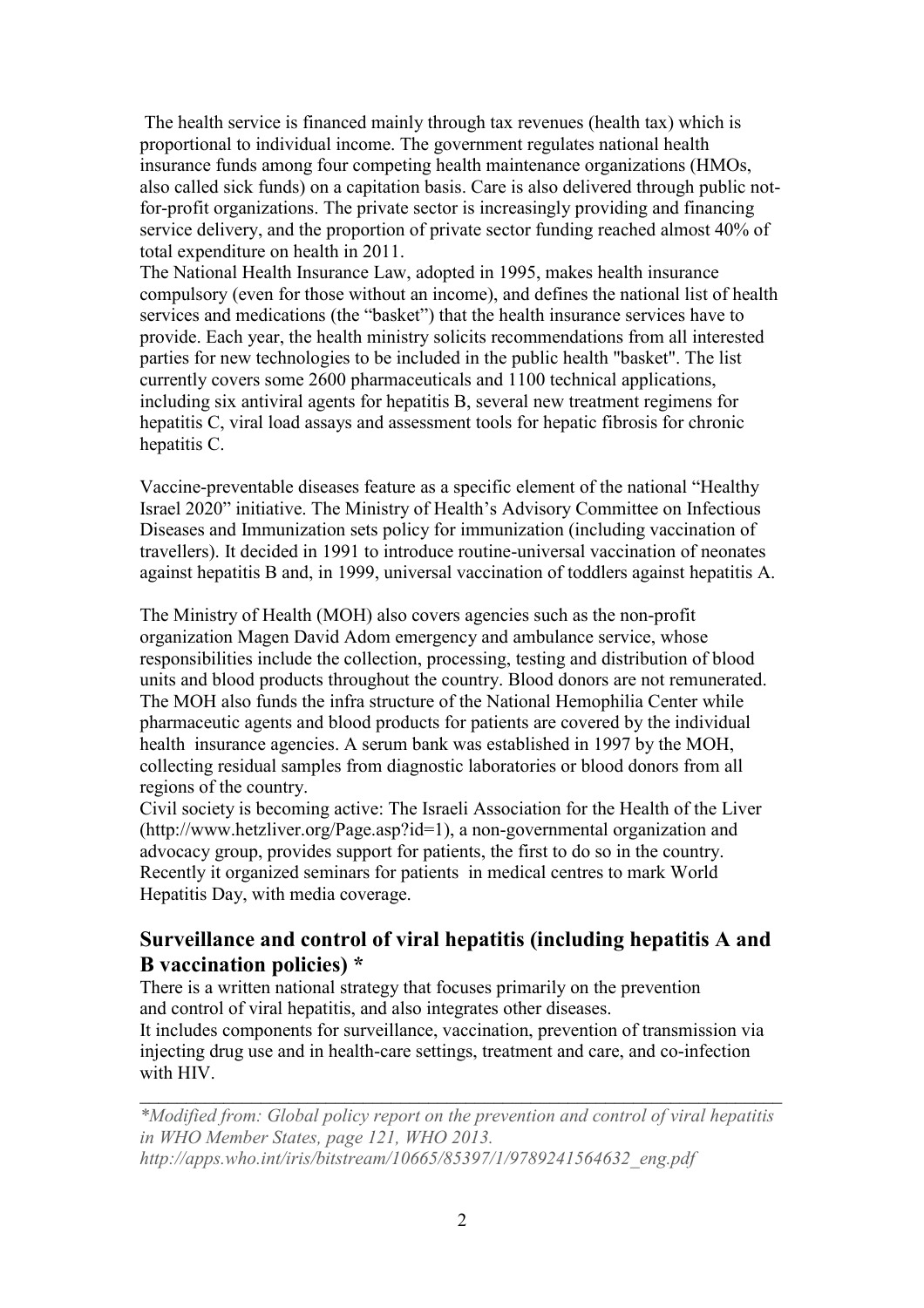There is routine MOH surveillance for acute hepatitis A, B and C using standard case definitions, but not for any type of chronic hepatitis. Reporting rates of acute hepatitis cases are relatively low, estimated for hepatitis A at 1:5 and most probably lower for hepatitis B and C. Deaths, including from hepatitis, are reported to a central registry. Liver cancer cases are registered nationally, but cases with HIV/hepatitis co-infection are not. There is no designated governmental unit/department responsible solely for coordinating and/or carrying out viral hepatitis-related activities, including introduction of vaccines and vaccine coverage, screening policies and surveillance systems.

The government has a viral hepatitis prevention and control program that includes activities targeting the following specific populations: health-care workers (including health-care waste handlers), people who inject drugs, patients with HIV and travelers. Hepatitis outbreaks are required to be reported to the government and are further investigated. There is adequate laboratory capacity nationally to support outbreak investigations and other surveillance activities for hepatitis A, hepatitis B, C and D. Serologic and molecular diagnosis for hepatitis E is provided at present by a single laboratory in the country.

There is a national policy on hepatitis A and B vaccination [1]. The government has not established a goal of eliminating hepatitis B. Nationally, 98% of newborn infants in a given recent year received the first dose of hepatitis B vaccine within 24 hours of birth and 98% of one-year-olds (ages 12–23 months) in a given recent year received three doses of hepatitis B vaccine (Figure 1).

A third-generation, mammalian cell derived recombinant hepatitis B vaccine that contains glycosylated S, Pre-S and Pre-S2 components of the hepatitis B surface antigen has been developed in Israel [2-5]. In early comparative studies in adults and in children, it appears to be highly immunogenic (3 doses of 10 µg given at 0,1 and 6 months for adults and 3 doses of 2.5 µg in children), inducing higher and faster protective levels of antibody to those produced by second-generation yeast- derived vaccines at comparable smaller doses and only one booster dose [6-8]. The vaccine was instrumental in bypass of non-response to immunization with yeast derived vaccines [9]and in patients with end-stage renal failure[5, 10] who were in part nonresponders to vaccination with second generation, yeast-derived vaccines. In a pilot study, in previously vaccinated end-stage renal failure patients, 3 doses of 20 µg Sci-B-Vac were comparable to 4 doses of 40 microgram Engerix B, achieving 88% seroprotection [5]. In vaccine-naive patients 3 doses of 10 µg Sci-B-Vac were comparable to 4 doses of 40 µg of Engerix B, leading to 70% seroprotection.

At present, the vaccine is licensed in Israel where it is used mainly for universal immunization of newborns against HBV as well as for immunization of patients with end-stage renal failure. Studies are ongoing in HIV patients. It is also licensed in several countries in East Asia.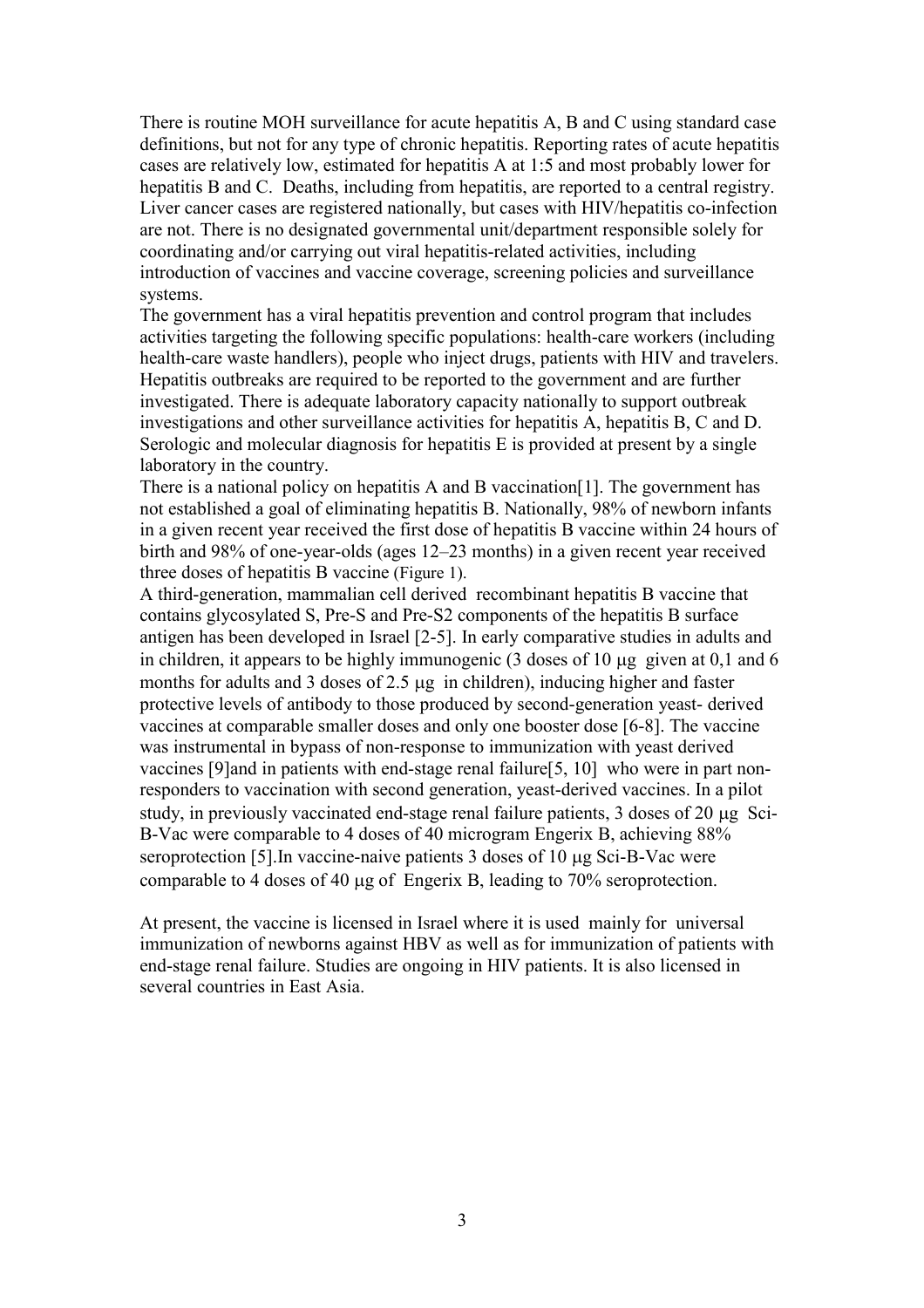



#### *Division of Epidemiology, Ministry of Health,Israel*

The country boasts an extensive network of mother and child health clinics (free of charge) throughout the country[1]. Every child resident in Israel is entitled to receive health services in the public well-baby clinics, regardless of the legal civil status of the family. They provide low-cost, universal preventive services, including comprehensive immunization programmes, among other vaccinations against hepatitis A and B. School health services have been operating for more than 40 years; their activities include delivery of vaccines and provision of catch-up doses for the estimated 7% of children not immunized at birth. Clinics and schools report vaccination data to the health ministry.

In recent years, non-compliance with recommendations of immunization by the MOH is rising. For example, resistance to vaccination was documented among some Jewish ultra-orthodox communities where several outbreaks of measles and mumps were linked to refusal of parents to immunize their children. Anti-vaccination activists in Israel have recently resorted to threatening critics with defamation suits over comments in online social-media discussions. Furthermore, recently, the Izun Hozer "Association for Dissemination of Health Education" has petitioned the Israeli High Court of Justice in an effort to halt the ongoing vaccination campaign against Polio. The petition was rejected. Regardless of these activities, vaccine coverage rates remain very high in Israel.

Through a series of regulations and guidelines, health care facilities carry the responsibility of providing a safe environment for patients and protecting their personnel. Circulars issued by the MOH in 2011 and 2013 cover vaccination of students in the health professions and health care workers themselves. As of March 2013, vaccination recommendations for health professionals include hepatitis B (for all those at risk of exposure to blood and bodily fluids), hepatitis A (for laboratory workers) and seasonal influenza. Current policy for both health professionals and students demands that they must present evidence of complete vaccination against hepatitis B before starting work or studies and by the end of 2013 hepatitis B vaccination of health care workers will be mandatory. Health care workers who refuse vaccination must sign a declaration of exemption. Those who practice exposure-prone procedures must provide evidence of protective anti-HBs antibody levels prior to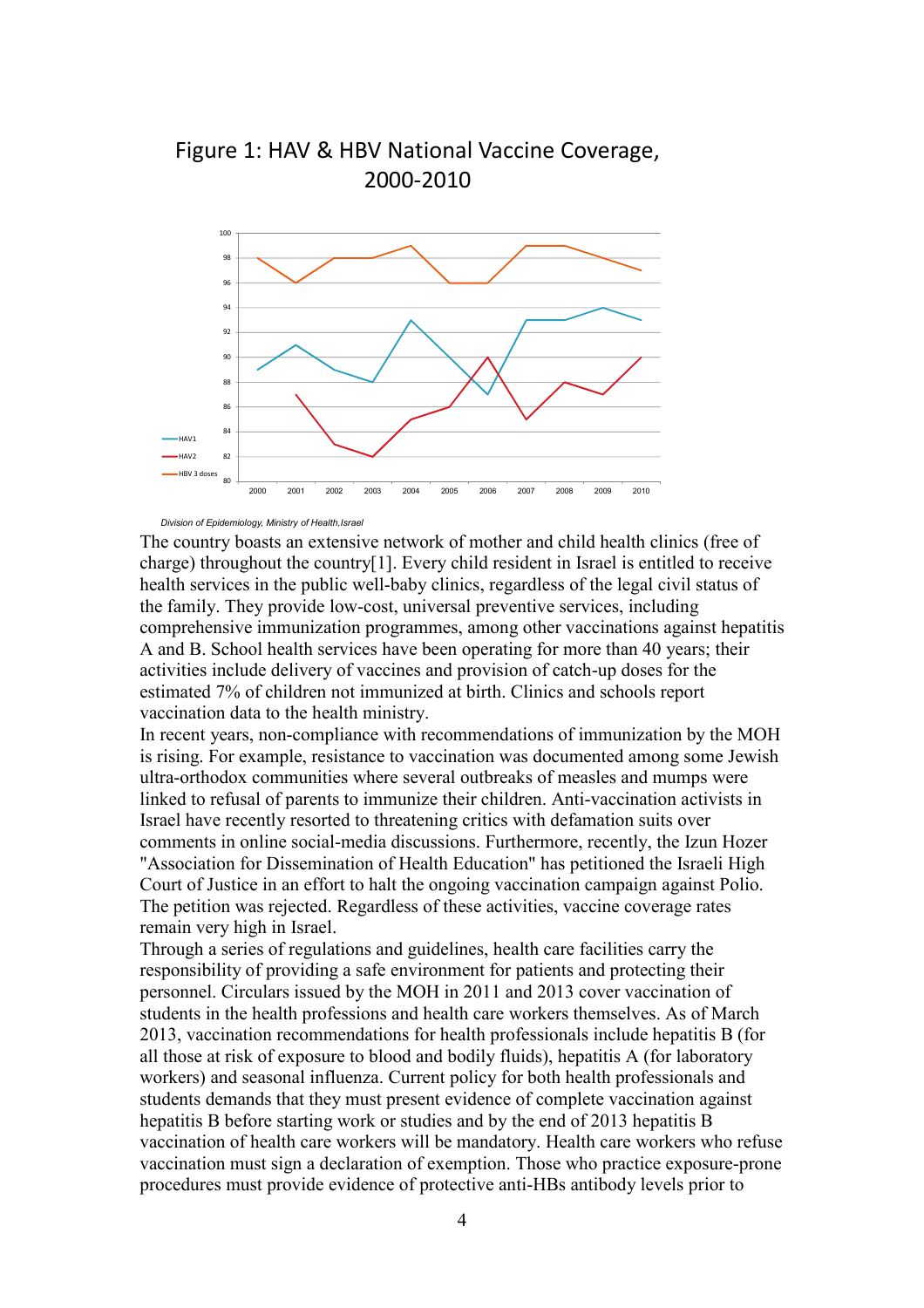engagement in such activities. HBsAg carriers involved in exposure prone procedures must present evidence for suppression of viral load (HBV-DNA <2,000 IU/ml). The MOH Committee on Employment of Healthcare workers infected with hepatitis B or C issued in 2006 extensive guidelines for protecting healthcare workers against hepatitis B and handling health care personnel infected with hepatitis B or C viruses. These recommendations are in the process of implementation nationwide. (Shouval D. et al.

http://www.old.health.gov.il/pages/default.asp?maincat=1&catid=6&pageid=4366)

### **Viral hepatitis epidemiology and disease burden**

Notifications and surveillance data, such as incidence of viral hepatitis (figure 2) and vaccine coverage data (figure 1), are reported through district health offices to the health ministry for analysis and dissemination of information as weekly and annual reports. Inevitably, under-diagnosis of asymptomatic infections and under-reporting of viral hepatitis are common, the latter being estimated at around 1:5 or less for hepatitis C.



and "other viral hepatitis"; chronic disease is not reportable. Each notification includes information<br>about prior vaccination history, if known. \*UV HBV-universal vaccination; HBV- hepatitis B virus; HAV- hepatitis A viru

Electronic reporting of data will soon be the norm. In 2008, work began on an electronic national registry of childhood vaccinations. Information, including data on the vaccines used, is provided by well-baby clinics through a web-based interface. The registry is linked to the national population demographic database. The National Immunization Registry, due to be finalized soon, will connect all health services in the country that provide immunization. A central cancer registry exists, which includes data on hepatocellular carcinoma, but aetiological data (i.e. on HBV, HCV, alcoholic liver disease or non-alcoholic fatty liver disease) are not always available. In order to improve that situation, a two-centre collaborative project (Hadassah and Ichilov Sorausky medical centers) has recently begun, and initial findings show that about 50% of the 80 cases of hepatocellular carcinoma are related to HCV (Shibolet O and Levi I., personal communication). Another Ministry of Health database is the

*.*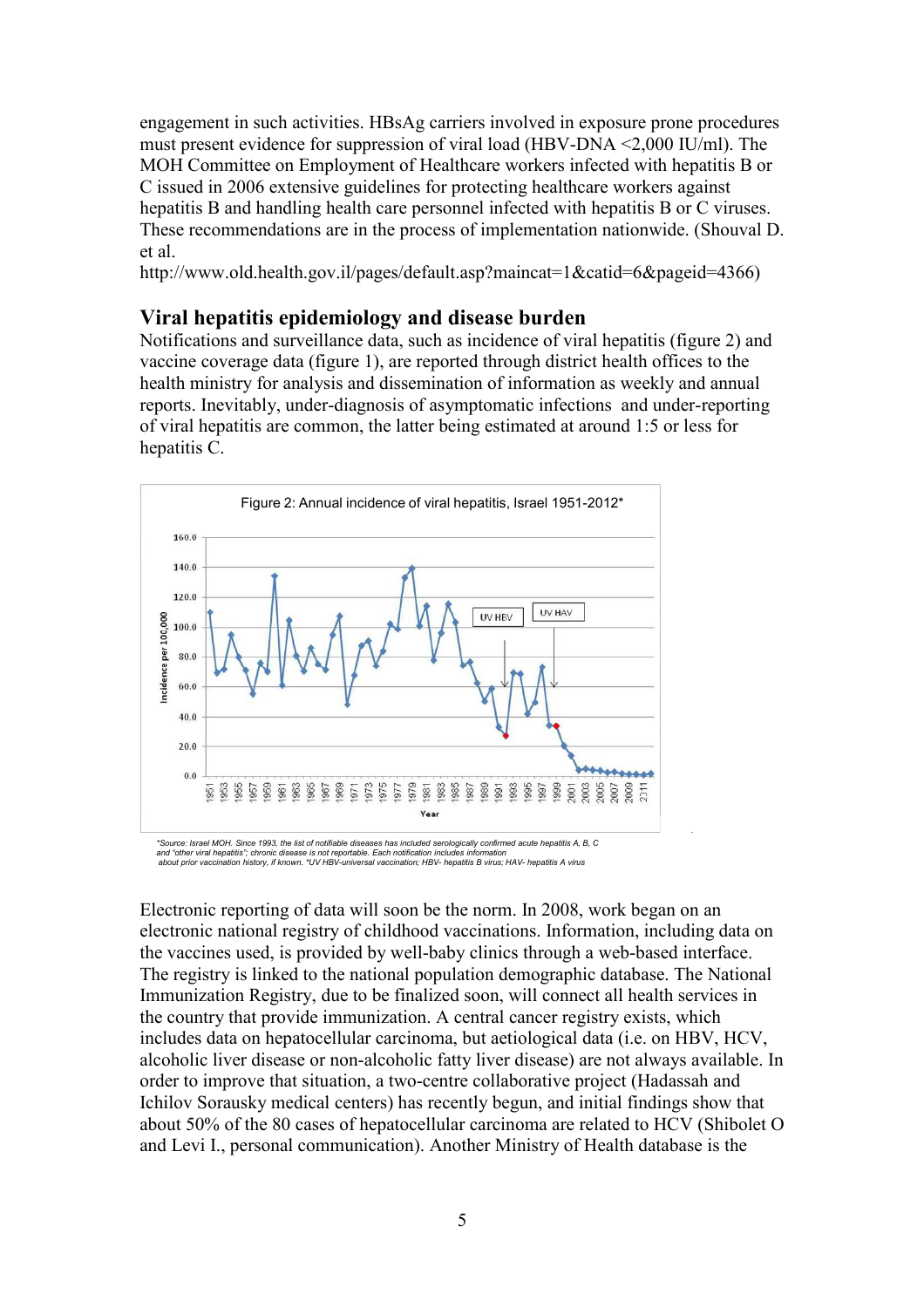National Case Registry of all patients treated in methadone maintenance centres, and this is expected to be online by the end of 2013.

### *Hepatitis A*

Until the late 1990s, hepatitis A had been the most common viral hepatitis in Israel, with often large outbreaks in military and civilian populations, and even up to the year 2000 it caused a third of all cases of fulminant hepatitis in Jerusalem. Between 1993- 1998, the overall incidence of HAV infection fluctuated between 37 and 68 cases/100,000, reaching 120 cases/100,000 in 5–9 year-old children (Figure 3). In 1999, universal paediatric vaccination was introduced, offering vaccine free of charge to 18 month-old toddlers with a booster dose at 24 months of age. Vaccination coverage of 90% and 85% was achieved for the first and second dose, respectively. Within 2–3 years of programme initiation, annual immunization of toddlers, which comprise about 3% of the population, led to a marked decrease in infection rates of HAV in all age groups (reflecting herd immunity) and a shift from intermediate to very low endemicity of 2.5 cases/100,000 (figure 3)[11].



Figure 3: Reduction in reported hepatitis A disease following introduction of universal vaccinationto toddlers in Israel

Thus at present, hepatitis A has been virtually eliminated nationwide – a development that would have been unimaginable 20 years ago[11-14]. This dramatic achievement came as a result of the introduction of universal childhood hepatitis A vaccination in 1999; Israel was the first (and until 2004 the only) country to include hepatitis A vaccine in its national routine vaccination programme.

One of the triggers for action was a large outbreak that occurred in a socioeconomically deprived Arab village in 1996[15]. After two rounds of administration of immune globulin failed to halt the epidemic, the decision was taken to introduce mass immunization. More than 1100 children aged 12-72 months were vaccinated, and, within two weeks, transmission was interrupted and the epidemic extinguished four weeks later. A cost-benefit analysis was also instrumental in obtaining governmental support for introduction of universal vaccination in toddlers[16]. A subsequent evaluation of the universal vaccination programme found much higher than expected field effectiveness, with significant herd immunity [13].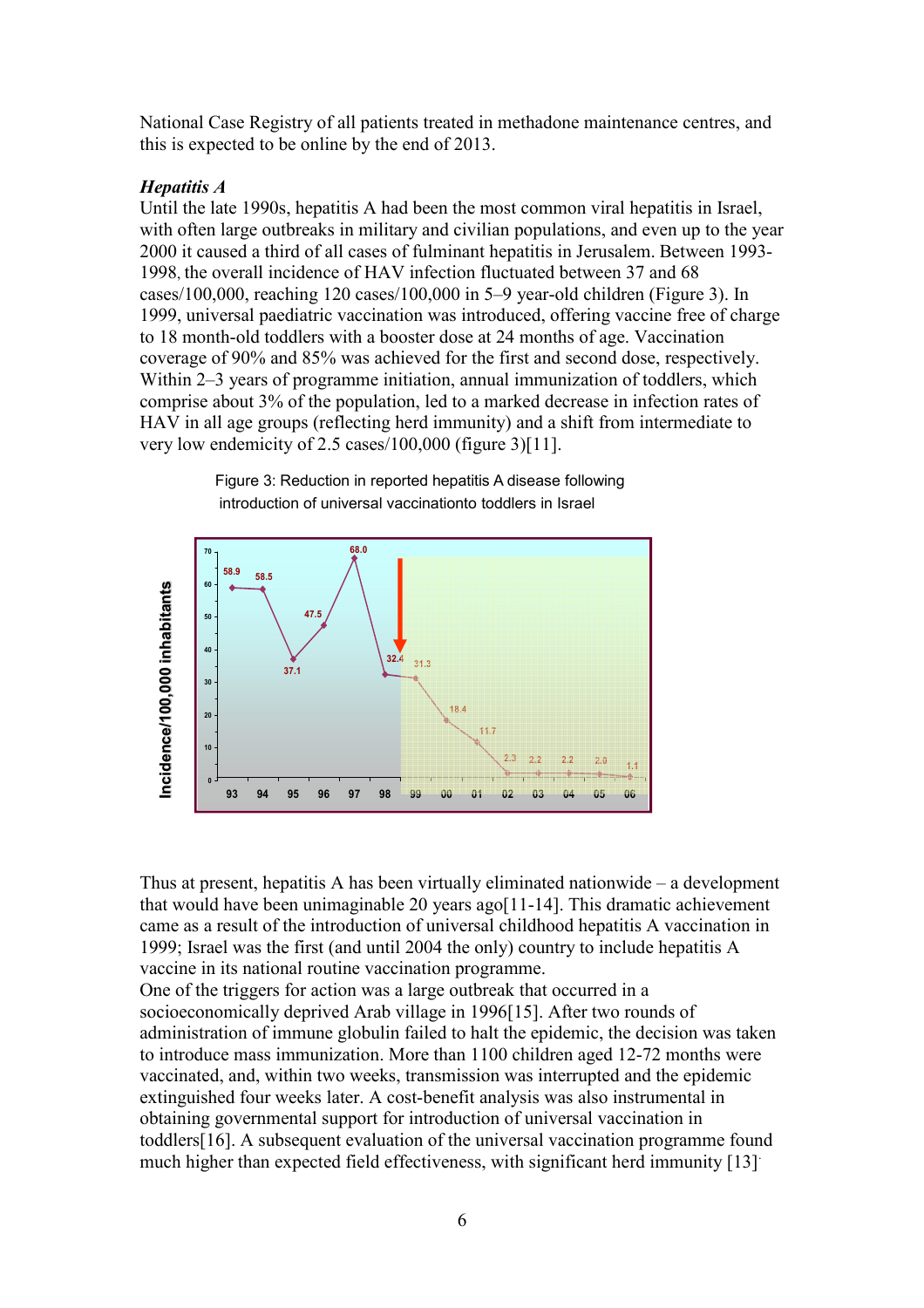Most of the older adult population born in Israel, including the Jewish and Arab communities as well as immigrants from endemic countries, will have been infected with hepatitis A virus and thus have developed immunity. In contrast, the continuously improving socio-economic and sanitary conditions in Israel over the past 5 decades lead to emergence of susceptible populations among adolescents, young adults and infants between the age at which they clear maternal antibodies (around 6 months) and the age at which the first dose of vaccine is given (18 months). Despite high vaccination coverage rates and herd immunity, small outbreaks of hepatitis A continue to occur every year. The characteristics of the outbreaks have changed since the 1990s. They now occur in older age groups (10-19 year olds compared with 1-6 year olds), affecting more specifically the cohort born in 1993-1997, in urban rather than rural communities and can only be controlled through catch-up vaccination programmes [17].

#### *Hepatitis B*

Since the introduction of universal newborn hepatitis B vaccination in 1992 the number of reported cases of acute hepatitis B has declined from about 140 a year to less than 40 in both 2009 and 2010, with cases shifting to older age groups. Incidence rates have similarly dropped to around 0.5/100,000 population. (figure 4).

Figure 4: Incidence of acute hepatitis B in Israel, 1992 – 2012, rate/100.000, by population groups



Most early data on prevalence of HBV and HCV markers derive from screening of volunteer blood donors[18]. Up to date population based data on the epidemiology of both hepatitis B and C are limited. In a recent and the largest retrospective epidemiological study to date, HBsAg seropositivity was investigated using data held in the computerized records of the largest sick fund in the country which provides healthcare insurance to a population of 3.8 million (Zuckerman E. personal communication). Results for the 340,000 males and 530,000 females for whom test results were available since 2000, show an estimated overall HBsAg prevalence rate of 1.8%. Lower rates were seen in women (1.2% compared with 2.7% in men), people under 19 years of age (1.5%) and in Jewish communities (0.5-1.7%) compared with non-Jewish populations (mean 2.98% but with rates of up to 9% in some Arab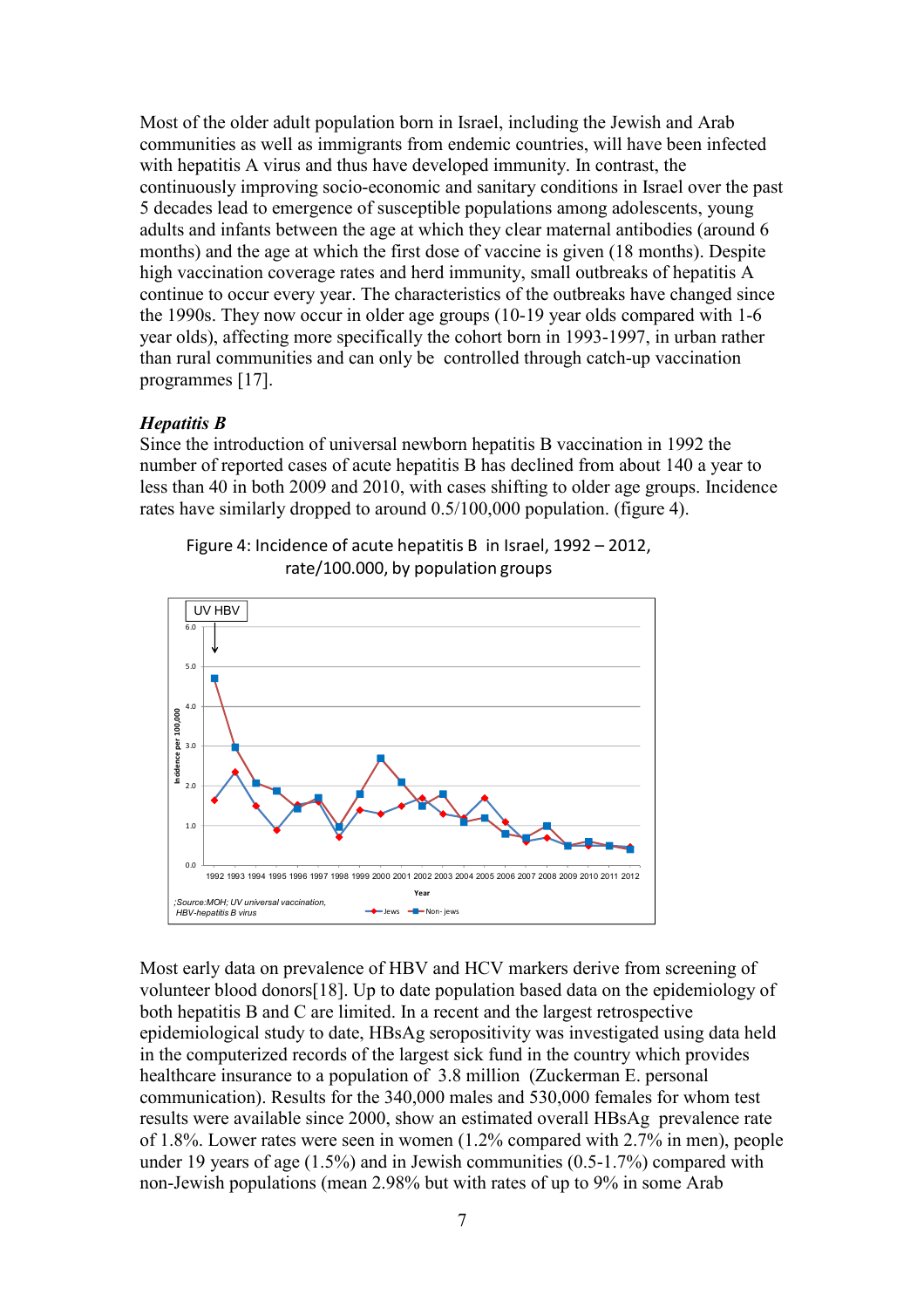villages) ; 4.5% for immigrants from North Africa and 6.3% for immigrants from Ethiopia). Tests of 12,475 HBsAg positive individuals identified a small rate of HBe antigen positivity at 9%. The prevalence rate of HBsAg among blood donors has been falling steadily for a decade, reaching less than 0.1% in 2012. From 2008 until 2012, occult HBV infection as determined by nucleic acid testing was found in 52/1,463,899 tested blood donors, resulting in at least one infection in a recipient of donated blood.

The proportion of pregnant women in Israel who are carriers of HBsAg ranges between  $0.4\%$  and  $4.4\%$ , with variations between ethnic groups. A recent survey in the city of Jerusalem revealed a 3.9% carrier rate in pregnant Arab women as compared to 1.6% in the Jewish women [19]. In contrast only 0.4% of pregnant Jewish women in the city of Beer Sheba tested positive for HBsAg [20]. The majority are HBeAg negative and it has been estimated that most familial infections of HBV occurs through horizontal transmission.[21, 22]. Currently, screening of pregnant women is limited to testing of risk groups only, while the definition of risk is vague. In 1991, the Ministry of Health's Advisory Committee on Infectious Diseases and Immunization voted against universal screening of pregnant women for HBsAg on the grounds that perinatal transmission contributed little to the overall transmission of hepatitis B virus in Israel, that hepatitis B immunoglobulin had little benefit provided newborns are vaccinated on the day of birth, according to the schedule, and that the cost of the programme would double if screening would be done. It is quite likely that the epidemiologic basis for this decision has changed. A recent extrapolation, based on prevalence data extracted from the sick fund laboratory testing mentioned above suggests that there are approximately 16,000 HBsAg positive women in child bearing ages in Israel (Zuckerman E. personal communication). Consequently, the 1991 decision of the committee to abstain from HBsAg screening during pregnancy needs re-evaluation.

From the available data it is estimated that there are between 60,000 and 100,000 carriers of HBsAg in the country, most of whom are unaware of their infection status. Efforts to reach those at risk with vaccination have not been successful and it was argued that universal screening was the solution. At present, two decades have passed since the introduction of universal vaccination of HBV in newborns. The evaluation of the impact of this intervention requires improved monitoring. Better epidemiological data should provide useful additional information for review of policies on screening and for planning treatment.

#### *Hepatitis C*

Most of the data on epidemiology of HCV infection in Israel is derived from ongoing monitoring of HCV prevalence over the past two decades in volunteer blood donors [18] as well as from monitoring HCV cases at the laboratory of the largest health insurance agency [23]. Prevalence of anti-HCV in blood donors (some of whom are repeat donors) dropped from 0.16% in 1996 (N=193,806) to 0.03% (N=235,211) in 2011(Yahalom V et al. personal communication).

Few investigations have been made into the population based epidemiology of hepatitis C in Israel; only 12 studies have been published in the past two decades. In the recent, largest epidemiological study referred to above (Zuckerman E, personal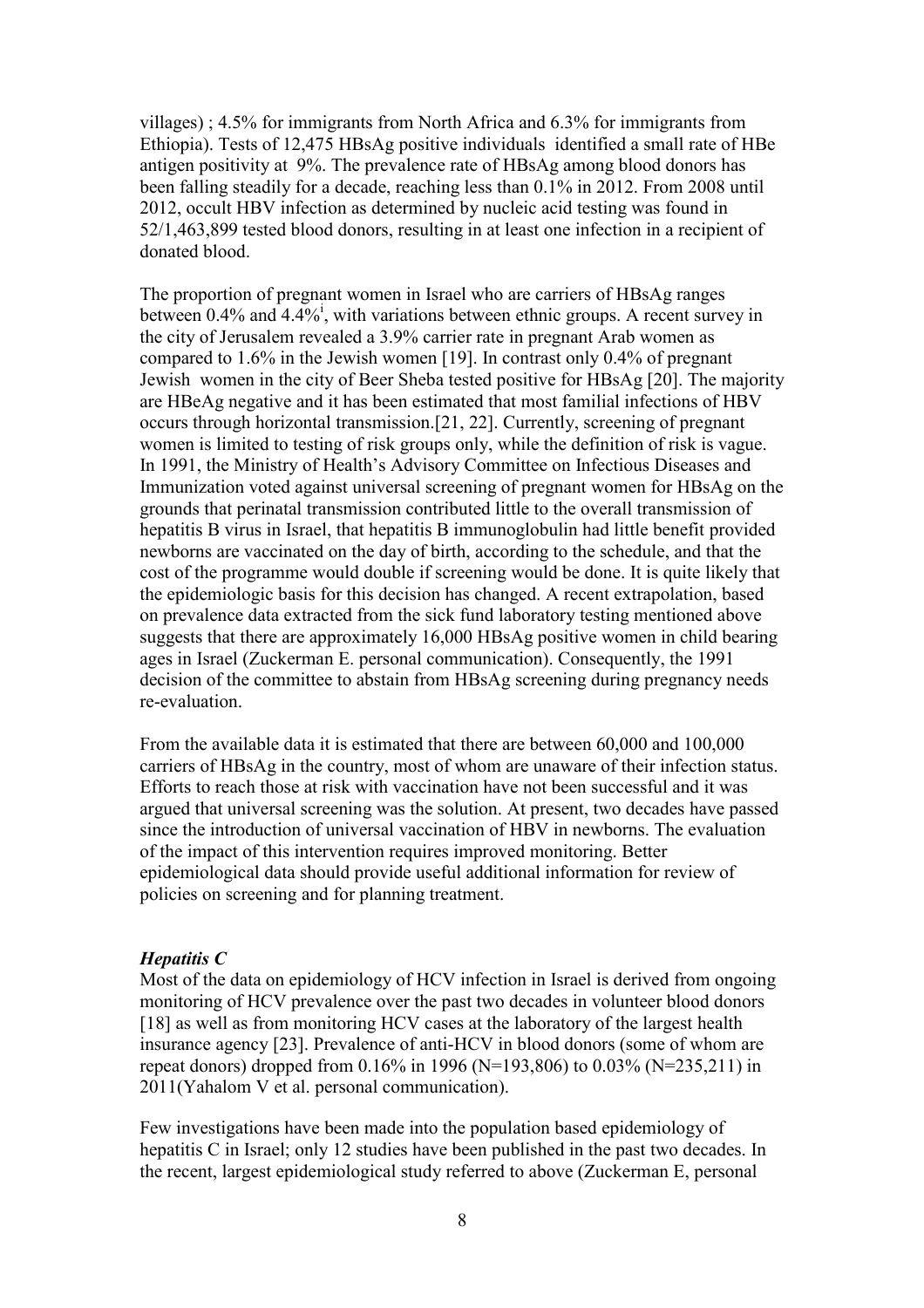communication), 2.3% of nearly 800,000 people tested for infection with hepatitis C virus were anti-HCV positive. In contrast to the results for hepatitis B, much higher rates of HCV infection were found in Jewish than the Arab population. About 70% of HCV carriers in the Jewish population are immigrants born in endemic countries, including those of the former USSR. Data for blood donors confirm this higher rate[18]. Few and sporadic cases of acute HCV infection (which is frequently subclinical and difficult to detect) do occur, mainly in healthcare setting[24].

Quoted estimates of the number of HCV carriers fell in the range 60,000-120,000, and as with hepatitis B, most carriers are unaware of their infection. The number of newly diagnosed cases of chronic hepatitis C in Israel in fact fell substantially between 2002 and 2010 (from 3510 to 1329) but rose thereafter (70% genotype G1), possibly owing to the availability of new treatments, leading to increased testing. Although patients diagnosed with chronic hepatitis C (F2-F4) are eligible for antiviral treatment, less than 20% are treated . In the absence of a look-back program for risk groups (i.e. recipient of blood transfusions prior to 1992) referral for treatment is influenced by unawareness of HCV carriers regarding their infection, as well as delays in initiation of treatment due to shortage of specialist physicians.

Cirrhosis due to hepatitis C is the main reason for referral for liver transplantation in the country[25]. The annual need for liver transplantation, regardless of etiology of liver failure, is estimated to range between 10-18 donors/million of the general population[26], while recent donation rates are around 6-8 donors/million. Most patients eligible for a transplant are increasingly elderly men, including a rising number of patients with hepatocellular carcinoma[27]. HCV graft re-infection after liver transplantation, contributes to a reduced post transplant survival as compared to patients with non-HCV cirrhosis[25]. Patients with hepatitis B who receive a liver transplant may expect excellent outcomes due to prevention of post-transplant HBV re-infection through hepatitis B immune globulin and nucleos(t)ide-analogue treatment.

#### *Specific groups*

Hepatitis B (1.8%) and C (0.9%) seroprevalence rates in Israeli health care workers are comparable to the rates reported in the general population[28-30]. Over a fiveyear period in one medical centre in 2006-2010, 0.6% of health care workers who reported an injury with exposure to a potential source of infected bodily fluids were found to be infected with HBV; the figure for HCV was 1.6%. Investigation of nearly 1300 reported incidents showed that 4.5% of the reported sources were positive for HBV and 10.2% for HCV ( *Rubinowitch B., Personal communication)*.

Some 4500 injecting drug users are being treated with substitution therapy in 14 treatment centres. At their entry in the centre, about 13% tested positive for markers of HBV infection and 40% for HCV infection. Viral hepatitis is the third leading cause of death in the methadone-maintenance patients (Roska P., personal communication)[31]. A new project has been launched with the help of the Hetz Liver advocacy organization and ministerial support to increase awareness, knowledge and referral. It was suggested that the care model, with daily visits and a high level of health services, could be applied in other countries.

Most haemophilia patients born before 1986 are infected with HCV (and 15% coinfected with HIV), except immigrants from the countries of the former USSR, where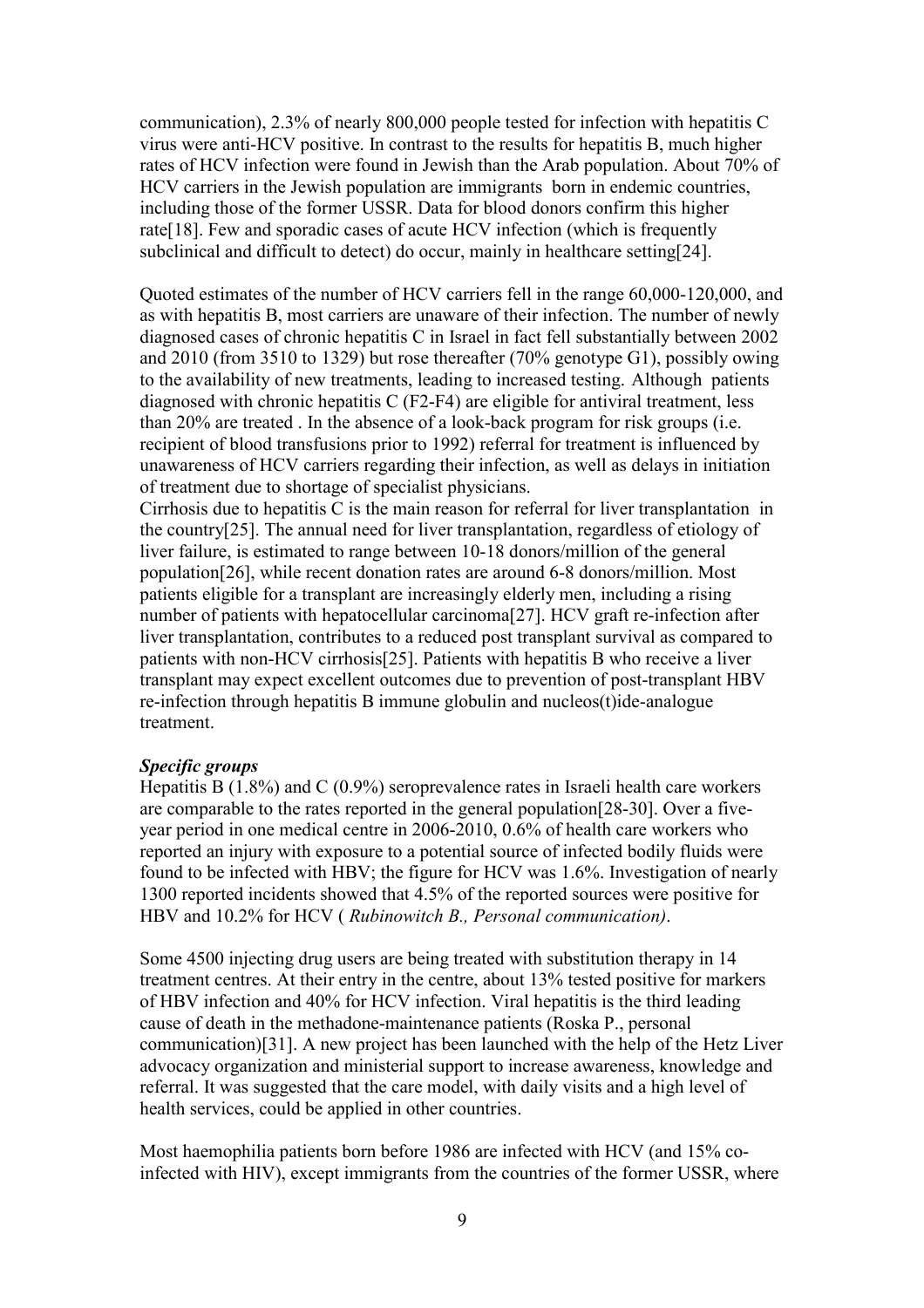they had been given treatments other than factor VIII concentrates[31, 32]. The prognosis for HCV/HIV co-infected patients is worse than for HCV mono-infected subjects, with poorer success rates of antiviral therapy[33].

#### *Combined and other hepatitis virus infections*

Co-infections (HBV, HCV, HDV and/or HIV) are occasionally identified. In the population-based study referred to above, at least 7% showed signs of dual infection with HBV and HDV and 1% with HBV, HCV and HDV[33, 34]. Hepatitis D, previously affecting up to 25% of chronic hepatitis B patients [35] is by now relatively rare.

Sporadic cases of hepatitis E have occasionally been diagnosed in Israel[36, 37] and in travellers to East-Asia. HEV RNA sequencing suggests that a few patients may have been infected in Israel by a genotype 1a HEV (Shouval D., personal communication).

#### *Hepatocellular carcinoma*

Limited data on hepatocellular carcinoma (HCC) exist in Israel [25, 27, 37]. Recent data suggest that the disease burden is increasing, irrespective of better informed doctors and improved diagnosis HBV and HCV (which are the most common risk factors for HCC) . However, the prevalence of non-alcoholic fatty liver disease among HCC patients is rising. Alcohol intake is also recorded as a co-factor regarding the risk of HCC in patients persistently infected with HCV. A two-centre collaborative project has recently been launched. The case for primary and secondary prevention is clear and facilitated through guidelines of the Israel Association for the Study of the Liver. These include non-invasive HCC screening methods for chronic liver disease , vaccination against hepatitis B and suppression of viral load in HBV as well as treatment of chronic hepatitis C with anti-viral agents.

### **Discussion and potential future activities**

#### **Achievements:**

Israel could be regarded as the "Italy of the Middle East" in preventing and controlling viral hepatitis - that was the comparison prompted by the enormous progress documented at the meeting and the remarkable collaboration and teamwork demonstrated. The dramatic control of hepatitis A through a programme of universal vaccination of toddlers provides a good example of how data can be used for sound policy-making. The great fall in incidence rates of hepatitis B provide further testimony to the value of universal childhood vaccination against hepatitis B. Other achievements include the high vaccination coverage rates, the creation of registries and databases, and improvements in electronic reporting. The development of a thirdgeneration hepatitis B vaccine holds promise.

#### **Concerns:**

Despite the successes, several concerns were identified or raised by VHPB members:

- No national policy exists on screening for hepatitis B and hepatitis C in defined risk groups (i.e. recipients of blood products prior to 1992 and former immigrants from endemic countries).
- In particular, in contrast to a large number of countries with intermediate endemicity for HBV, there is no overall national policy for screening of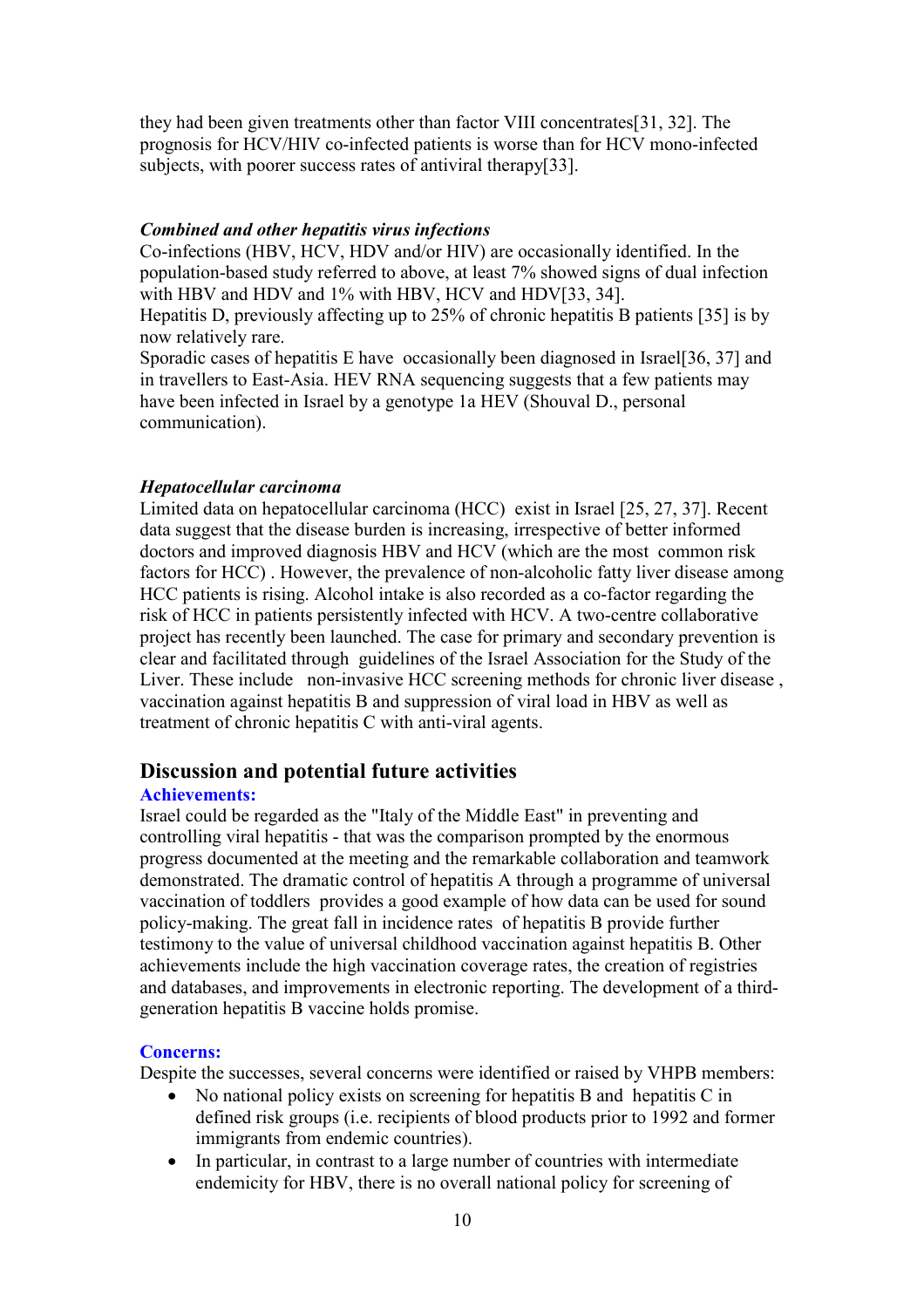pregnant women for HBsAg. The current recommendation to screen pregnant women at risk for HBV infection requires re-evaluation, especially in view of the heterogeneous and multi-ethnic population, which includes Israeli born Jews and Arabs as well as immigrants from countries endemic for HBV where universal immunization against hepatitis B was not available.

- Other policy issues concern the lack of monitoring of post vaccination immunity against hepatitis B of the generation vaccinated at birth since 1992.
- National surveillance data on prevalence of chronic hepatitis B and C were not presented during the meeting
- Of notice is the report that the country has a serious shortage of organ donors.
- The number of hepatologists and supporting services is not enough to cope with the existing and expected rising burden of hepatitis C patients who require up to date anti-viral therapy, let alone the expected increase of hepatocellular carcinoma. Expanding and training of physicians and nurses needs to start now.
- Other concerns, not unique to Israel, relate to forecasting disease burden for hepatitis B and hepatitis C, the quality of surveillance, under-reporting and in some cases lack of data, not to mention perennial worries about funding.

# **General comments and guidelines**:

- $\cdot$  It is highly recommended to establish a national registry for chronic hepatitis B and C
- $\triangleleft$  High priority should be given to creating a national plan for improved and sustained prevention and control of viral hepatitis with special emphasis on hepatitis C and hepatitis B.
- $\bullet$  Such a plan should include among others the systematic screening of pregnant women for hepatitis B on the basis of robust, rigorous and defensible evidence and proposals that cover all stages from screening to treatment.
- $\triangle$  In the case of HCV, the target population for screening needs to be defined before a plan can be contemplated. Economic modelling of options for screening for HCV and outcomes could provide valuable information for policy development. Steps are needed to improve the early detection of chronic HCV infection.To support the policy-making process, more and better data are needed; this could be done especially through systematic sero-surveys at population level and in risk groups for both HBV and HCV infection and improved data analysis. Policy development also needs to cover the design of programmes to monitor the impact of universal vaccination against hepatitis B 20 years after its introduction, including quality control of the assessment of immunization.
- $\div$  High vaccination rates need to be sustained and the need of catch-up vaccinations for hepatitis A assessed.
- Sustain momentum and enforcement of universal precautions and prevention of viral hepatitis in health care workers, including students who should routinely receive regular education and training on safe injection practices, starting as early as possible in their careers. The strict observation of universal precautions in health care facilities needs to be enforced, possibly through the introduction of legislation comparable to the Needlestick Safety and Prevention Act in the USA. The design of such facilities should facilitate the optimum use of safety equipment.Policies for health care workers exposed to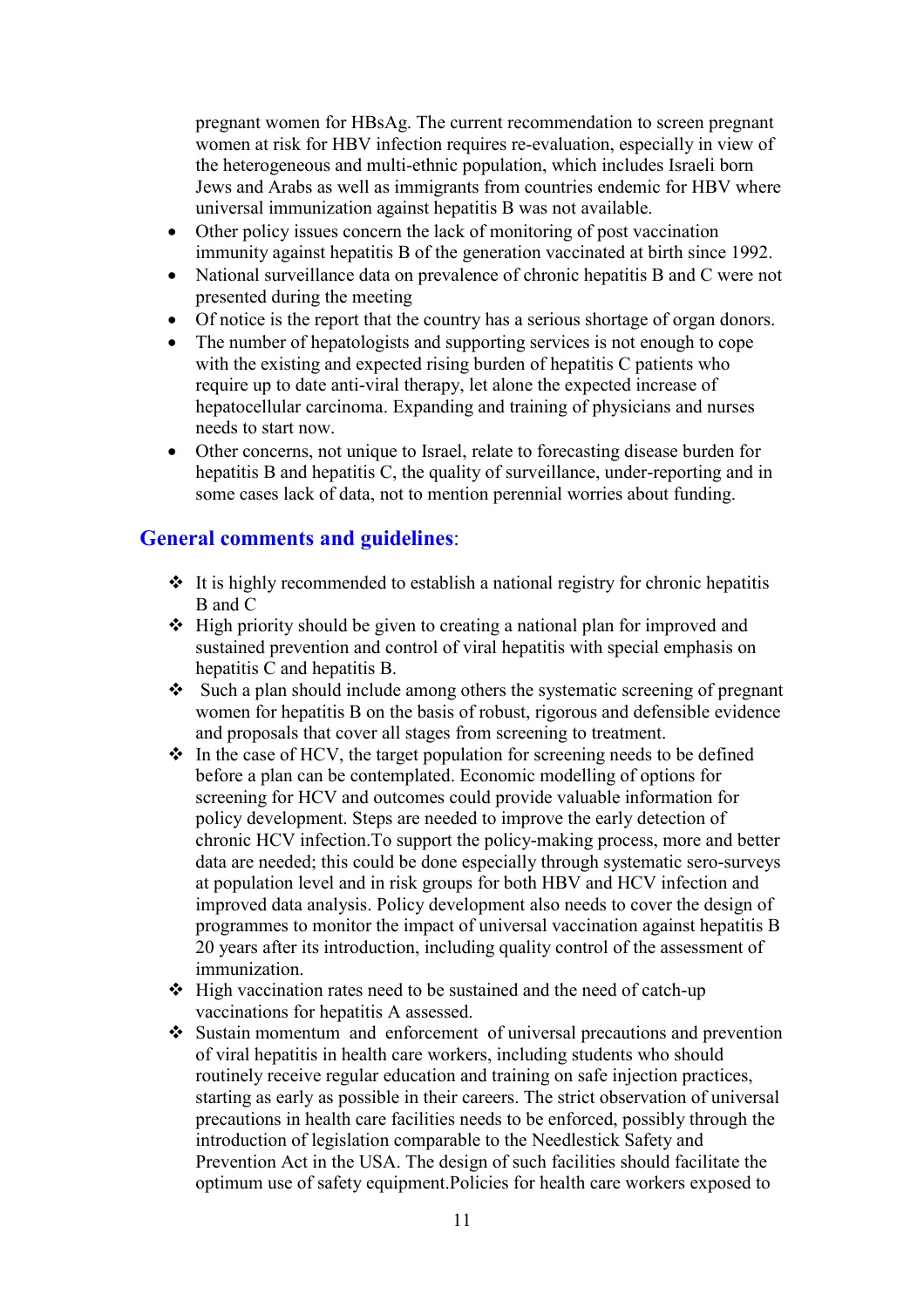or infected with blood-borne pathogens need to be regularly evaluated, updated and applied. Health care facilities have to respect their responsibility to ensure the safety of processes, technologies and equipment (including its provision). Specific areas identified for further research include: the epidemiology of hepatocellular carcinoma in Israel; occult hepatitis B infection and the associated risk of infection of recipients of donated blood, and the question of what is the clinical and public health significance of occult hepatitis B virus infection; further evaluation of the use of the third-generation hepatitis B vaccine manufactured in Israel, in particular for patients with endstage renal failure, diabetes and HIV-infected subjects; evaluation of introduction of more effective , interferon-free treatments for hepatitis C and non-invasive monitoring of liver disease.

 $\triangleleft$  Associations that work with and between patients, their families, family physicians and treating doctors, and whose functions include raising public awareness, need further support (in terms of both human and financial resources).

## **References**

- 1. Stein-Zamir, C., et al., *The Israel National Immunization Registry.* Isr Med Assoc J, 2010. **12**(5): p. 296-300.
- 2. Shouval, D., et al., *Improved immunogenicity in mice of a mammalian cellderived recombinant hepatitis B vaccine containing pre-S1 and pre-S2 antigens as compared with conventional yeast-derived vaccines.* Vaccine, 1994. **12**(15): p. 1453-9.
- 3. Diminsky, D., et al., *Physical, chemical and immunological stability of CHOderived hepatitis B surface antigen (HBsAg) particles.* Vaccine, 1999. **18**(1-2): p. 3-17.
- 4. Yap, I., R. Guan, and S.H. Chan, *Study on the comparative immunogenicity of a recombinant DNA hepatitis B vaccine containing pre-S components of the HBV coat protein with non pre-S containing vaccines.* J Gastroenterol Hepatol, 1995. **10**(1): p. 51-5.
- 5. Shouval, D., et al., *Immunogenicity of a mammalian cell-derived recombinant hepatitis B vaccine containing pre S2 and pPre S1 antigens: a preliminary report*, in *Viral hepatitis and liver disease*, K. Nishioka, et al., Editors. 1993, Springer: Tokyo. p. 543-546.
- 6. Hourvitz, A., et al., *Reactogenicity and immunogenicity of a new recombinant hepatitis B vaccine containing Pre S antigens: a preliminary report.* J Viral Hepat, 1996. **3**(1): p. 37-42.
- 7. Raz, R., et al., *Safety and immunogenicity of a novel mammalian cell-derived recombinant hepatitis B vaccine containing Pre-S1 and Pre-S2 antigens in children.* Vaccine, 1996. **14**(3): p. 207-11.
- 8. Shapira, M.Y., et al., *Rapid seroprotection against hepatitis B following the first dose of a Pre-S1/Pre-S2/S vaccine.* J Hepatol, 2001. **34**(1): p. 123-7.
- 9. Rendi-Wagner, P., et al., *Comparative immunogenicity of a PreS/S hepatitis B vaccine in non- and low responders to conventional vaccine.* Vaccine, 2006. **24**(15): p. 2781-9.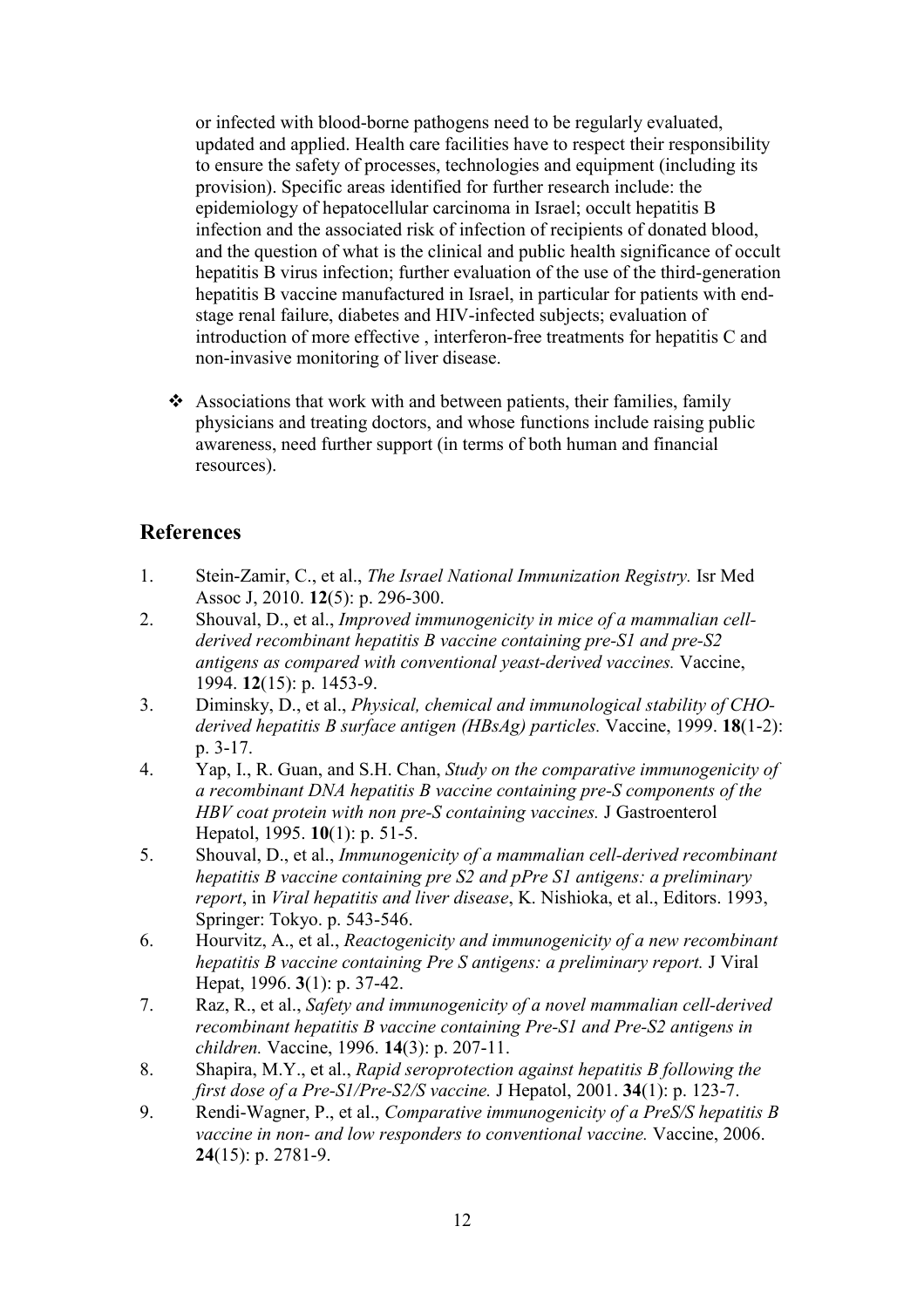- 10. Weinstein, T., et al., *Improved immunogenicity of a novel third-generation recombinant hepatitis B vaccine in patients with end-stage renal disease.* Nephron Clin Pract, 2004. **97**(2): p. c67-72.
- 11. Dagan, R., et al., *Incidence of hepatitis A in Israel following universal immunization of toddlers.* JAMA, 2005. **294**(2): p. 202-10.
- 12. Barkai, G., et al., *The effect of universal toddlers-only hepatitis A virus vaccination program on seropositivity rate in unvaccinated toddlers: evidence for reduced virus circulation in the community.* Pediatr Infect Dis J, 2009. **28**(5): p. 391-3.
- 13. Chodick, G., et al., *Long-term trends in hepatitis A incidence following the inclusion of Hepatitis A vaccine in the routine nationwide immunization program.* J Viral Hepat, 2008. **15 Suppl 2**: p. 62-5.
- 14. Mor, Z., et al., *Hepatitis A disease following the implementation of universal vaccination: who is at risk?* J Viral Hepat, 2010. **17**(4): p. 293-7.
- 15. Zamir, C., et al., *Control of a community-wide outbreak of hepatitis A by mass vaccination with inactivated hepatitis A vaccine.* Eur J Clin Microbiol Infect Dis, 2001. **20**(3): p. 185-7.
- 16. Ginsberg, G.M., S. Berger, and D. Shouval, *Cost-benefit analysis of a nationwide inoculation programme against viral hepatitis B in an area of intermediate endemicity.* Bull World Health Organ, 1992. **70**(6): p. 757-67.
- 17. Stein-Zamir, C., et al., *Hepatitis A in Jerusalem--the exception that proves the rule?* Vaccine, 2008. **26**(41): p. 5241-3.
- 18. Bar-Shany, S., et al., *Ethnic differences in the prevalence of anti-hepatitis C antibodies and hepatitis B surface antigen in Israeli blood donors by age, sex, country of birth and origin.* J Viral Hepat, 1995. **2**(3): p. 139-44.
- 19. Michaiel, R., et al., *[Vertical HBV transmission in Jerusalem in the vaccine era].* Harefuah, 2012. **151**(12): p. 671-4, 722, 721.
- 20. Safir, A., et al., *Maternal hepatitis B virus or hepatitis C virus carrier status as an independent risk factor for adverse perinatal outcome.* Liver Int, 2010. **30**(5): p. 765-70.
- 21. Zamir, C., et al., *Evaluation of screening for hepatitis B surface antigen during pregnancy in a population with a high prevalence of hepatitis B surface antigen-positive/hepatitis B e antigen-negative carriers.* Pediatr Infect Dis J, 1999. **18**(3): p. 262-6.
- 22. Bogomolski-Yahalom, V., et al., *Prevalence of HBsAg carriers in native and immigrant pregnant female populations in Israel and passive/active vaccination against HBV of newborns at risk.* J Med Virol, 1991. **34**(4): p. 217-22.
- 23. Cornberg, M., et al., *A systematic review of hepatitis C virus epidemiology in Europe, Canada and Israel.* Liver Int, 2011. **31 Suppl 2**: p. 30-60.
- 24. Lurie, Y., et al., *Acute hepatitis C in Israel: a predominantly iatrogenic disease?* J Gastroenterol Hepatol, 2007. **22**(2): p. 158-64.
- 25. Carmiel-Haggai, M., *[Two decades of liver transplantation in Israel].* Harefuah, 2012. **151**(12): p. 679-83, 721.
- 26. Modan, B., et al., *The need for liver transplantation: a nationwide estimate based on consensus review.* Lancet, 1995. **346**(8976): p. 660-2.
- 27. Cohen, M.J., et al., *Trans-arterial chemo-embolization is safe and effective for very elderly patients with hepatocellular carcinoma.* World J Gastroenterol, 2013. **19**(16): p. 2521-8.